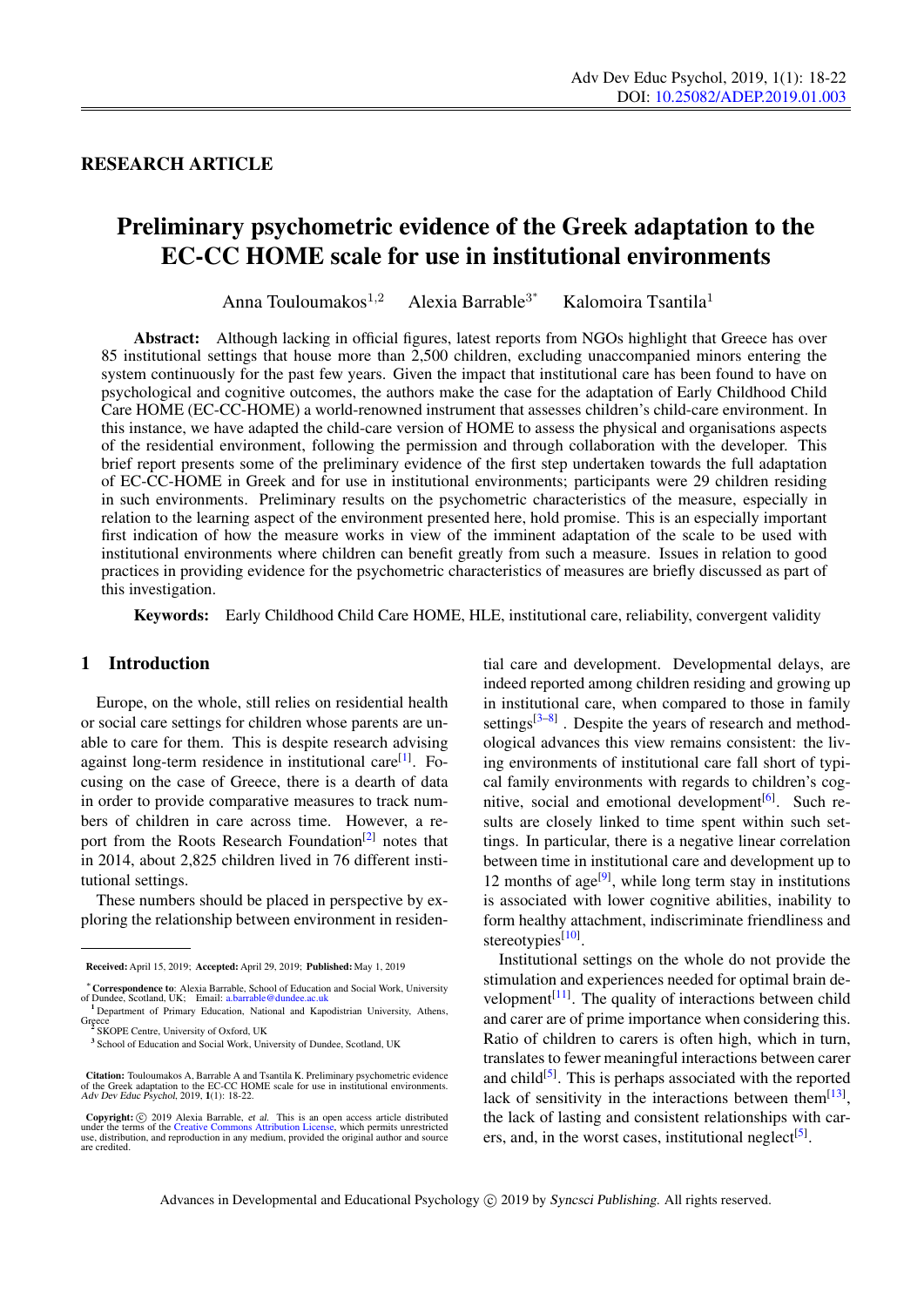In line with this evidence, creating the means to assess the quality of the physical, organizational, and interactional aspects of the residential environment within which children develop should be seen as important. In this case the assessment of the quality of the environment in institutional settings forms part of a bigger umbrella project, where we explore how children in institutional care differ in terms of cognitive and educational outcomes compared to typically developing matched controls in home settings, as well as the role of the environment in their attainment. Given this emphasis on the environment, an adaptation in Greek of the Early Childhood Child Care Home Observation of Measurement of the Environment took place<sup>[\[14\]](#page-3-10)</sup>. This brief research report uses preliminary data to discuss some evidence on the psychometric characteristics of the measure with the intention to move further with the development of an adapted version of EC-CC-HOME specifically for institutional care, under the guidance of the developers.

The Child Care HOME Inventory (CC-HOME), was designed for use in "non-parental child care arrange-ments".<sup>[\[14\]](#page-3-10)</sup> It comprises the infant-toddler version and the Early Childhood (EC) version. The full EC CC-HOME scale has 8 dimensions, including caregiver responsivity, acceptance, the physical environment, and the resources, the language and academic stimulation, and variety. Given the emphasis on the environment and educational outcomes of this study, this report presents preliminary evidence on the psychometric characteristics of part of the EC-CC-HOME, focusing on one of its dimensions, namely Academic Stimulation (AS). This is undertaken in relation to the Home Learning Environ-ment (HLE) Index<sup>[\[15\]](#page-3-11)</sup> employed widely in the literature on environment and child development/educational outcomes. The aim of the study is to establish whether HOME provides evidence regarding the quality of the environment in supporting learning through the dimension of AS, and in doing so how it compares with the commonly used HLE index. Therefore, the following research question is explored: To what degree does the dimension of AS, as measured in EC-CC-HOME present convergent validity with the HLE Index?

In order to address this above research question, another research question was formulated: To what degree did the AS dimension of EC CC HOME and HLE present sufficient evidence for reliability (internal consistency)?

# 2 Method

# 2.1 Participants

The study focused on 29 children from preschool to 1st grade ( $M_{\text{age}in months}$ = 73.63, SD=10.98), 53.6% females, residing in institutional settings in three urban centres in Greece. Inclusion criteria were that the children's primary language was Greek, that they were typically developing and that they were enrolled in school.

#### 2.2 Material and procedures

CC-HOME was employed in this study comprising 58 questions organised in 8 dimensions outlined above. The international guidelines on adaptations of measures were followed (for example ITC, 2016; 2017), whereby translation from the PI of the project, expert feedback on the Greek translation from six academics, and a back translation from an independent bilingual expert were carried out. Professor Bradley provided feedback on the back translation, which was incorporated into the final version. The instruments required visits and direct observation of interactions of the environment and interactions between children and caregivers; a little over 50% of items comprising the tool were assessed via observations whereas the rest with interviews. Visits, including interviewing of carers, lasted in all cases between 75 and 120 minutes.

The HLE Index<sup>[\[15\]](#page-3-11)</sup> is comprised of seven items on 7point Likert scale, which focus on learning related activities including teaching and playing with letters and numbers, reading and painting and visits to the library. HLE Index was translated and back translated (as the items were straightforward) by two different experts and data were collected through a questionnaire administered to the guardians of the participants.

#### 2.3 Ethical consideration

For this study that needed access to both children in schools and in institutions, we sought, and obtained, ethical approval from the University of Athens Ethics Committee (Com.2019/02) and through the Directorate of Child and Family Protection (Ministry of Labour, Social Security and Social Solidarity, Registration Number: 26653/783). Following explanation of the project to participants, including issues on confidentiality and anonymity and the right of participants to withdraw at any point, formal and informed consents were obtained in all cases by the legal guardians; in the case of children in institutions included in this report guardianship lay with the institution.

#### 2.4 Statistical analysis

For the purposes of this study, a reliability analysis, prerequisite for the investigation of evidence of validity was carried out. In particular,  $KR20$  and  $\omega^{[16]}$  $\omega^{[16]}$  $\omega^{[16]}$  coefficients were calculated for the Academic Stimulation di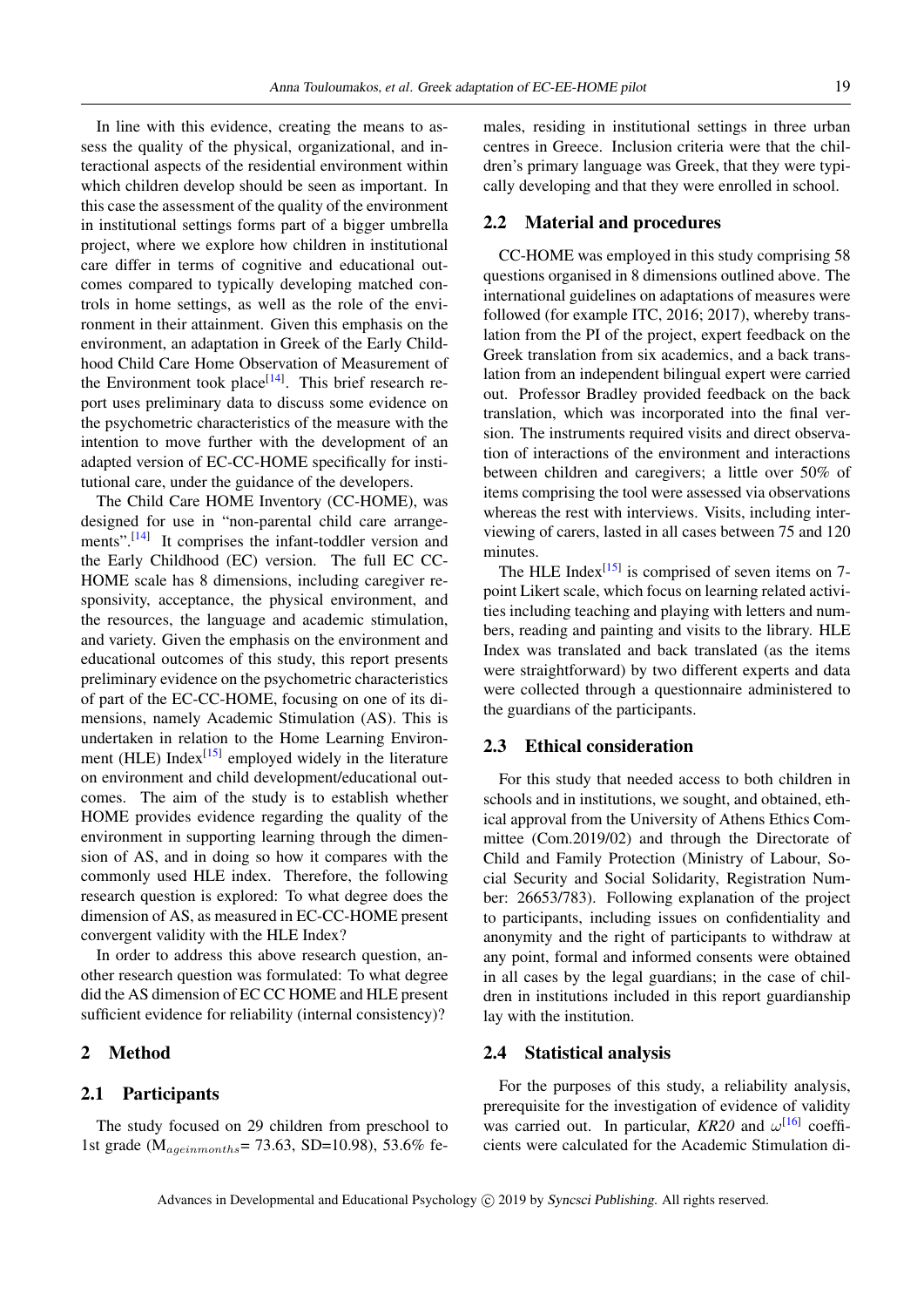mension and *Cronbach*  $\alpha$  and  $\omega$  for the HLE Index. Convergent validity between Academic Stimulation (incorporating questions about child encouragement to learn numbers, and HLE Index (incorporating questions like visiting the library, playing and teaching numbers and letters, drawing, playing with poems and rhymes) was calculated via Product Moment Correlation Coefficient; the test was conducted at the  $\alpha$ =0.05 level of significance.

#### 3 Results

Before addressing the key research question of this mini investigation, namely "the extent to which academic stimulation, as measured in EC-CC-HOME presented convergent validity with the HLE Index" we first sought to investigate internal consistency in the measure of interest. In line with this evidence, reliabilities of Academic Stimulation and HLE are presented below (see [Ta](#page-2-0)[ble 1\)](#page-2-0)

<span id="page-2-0"></span>Table 1. Reliabilities of AS and HLE and convergent validity between AS and HLE

|                      | McDonald's $\omega$ | $KR-20/$          | r        |
|----------------------|---------------------|-------------------|----------|
|                      |                     | Cronbach $\alpha$ |          |
| Academic Stimulation | 0.86                | 0.82              |          |
| <b>HLE</b>           | 0.74                | 0.69              |          |
|                      |                     |                   | $0.51**$ |

\*numbers would be .79 and .75 respectively by excluding the item on drawing \*\* two asterisks indicate p value equal or less than .01

R, the statistic selected to report convergent validity between AS and HLE, suggests a moderate, positive linear and statistically significant correlation between AS and HLE Index. Accordingly analyses provide support to convergent validity between the two measures.

#### 4 Discussion

"The Child Care HOME Inventory (CC-HOME) was designed to measure the quality and quantity of stimulation and support available to a child in non-parental child care arrangements taking place in home-like settings other than the child's own home" $[14]$ .

This paper, presenting preliminary findings with regards to adaptations of EC version made to the scale to be used in Greece and with populations in institutional care, by selecting the part of this multidimensional construct specifically assessing Academic Stimulation with the HLE Index -a quite straightforward index on the assessment of home learning environment. The selection of the measures was made under the assumption of academic stimulation would be assessed similarly regardless of whether assessed in day care or in institutional care. The measures presented at least acceptable reliability coefficients. AS coefficients were reported as good (well above 0.8) whereas HLE coefficients presented evidence for reliabilities about or a little above the acceptable standard of 0.7. While the KR-20 a special case of Cronbach  $\alpha$  stresses homogeneity,  $\omega$  indicates the proportion of variance shared between variables explored and a common factor. In that instance,  $\omega$  is a more appropriate measure to determine whether items hold together in a way that sums can be calculated and used in a meaningful way. Given that in both instances  $\omega$  coefficients were well above 0.7, sums were calculated to explore the degree of convergent validity between the two measures.

Convergent validity, on the other hand, the question of interest in this short report, is a means to assess construct validity by the exploration of the strength of association between a scale (or subscale) of interest and a proxy (that is measures that look in to similar constructs). There has been a considerable debate though as to what constitutes evidence on convergent validity, what is the appropriate degree of association between the proxy and the measure of interest. Indeed, the analyses for convergent validity seek to provide evidence that the way a construct of interest is operationalized and measured is appropriate. But what does appropriate translate to in terms of the magnitude of r between a measure and the proxy used for convergent validity purposes? Carlson and Herdman  $(2012)^{[17]}$  $(2012)^{[17]}$  $(2012)^{[17]}$  provide a review of the substantial disagreement in terms of what constitutes evidence for convergent validity presenting studies that go as low as 0.28 and as high as 0.75. It seems therefore important to provide a rationale for accepting the result of r as evidence to convergent validity or not.

The measure of interest, in this particular report is the AS subscale of EC-CC-HOME and the proxy used was HLE Index<sup>[\[15\]](#page-3-11)</sup>. The composite score has been found to be able to discriminate between families that provide rich or impoverished learning environments<sup>[\[18\]](#page-4-2)</sup>, when we know that rich home learning environments are key to improving outcomes of children, especially the most disadvan-taged and, thus, vulnerable<sup>[\[17\]](#page-4-1)</sup>. The quality of HLE relates to both educational resources and parenting activi-ties with children<sup>[\[18\]](#page-4-2)</sup>. While HLE Index has been developed with the view to assess families in typical households, CC-HOME items were developed with the view to assess childcare environments, such as day care. As such we expected that the reliabilities of the HLE would not be excellent but we would like to see that they are acceptable and similarly we thought that a moderate to high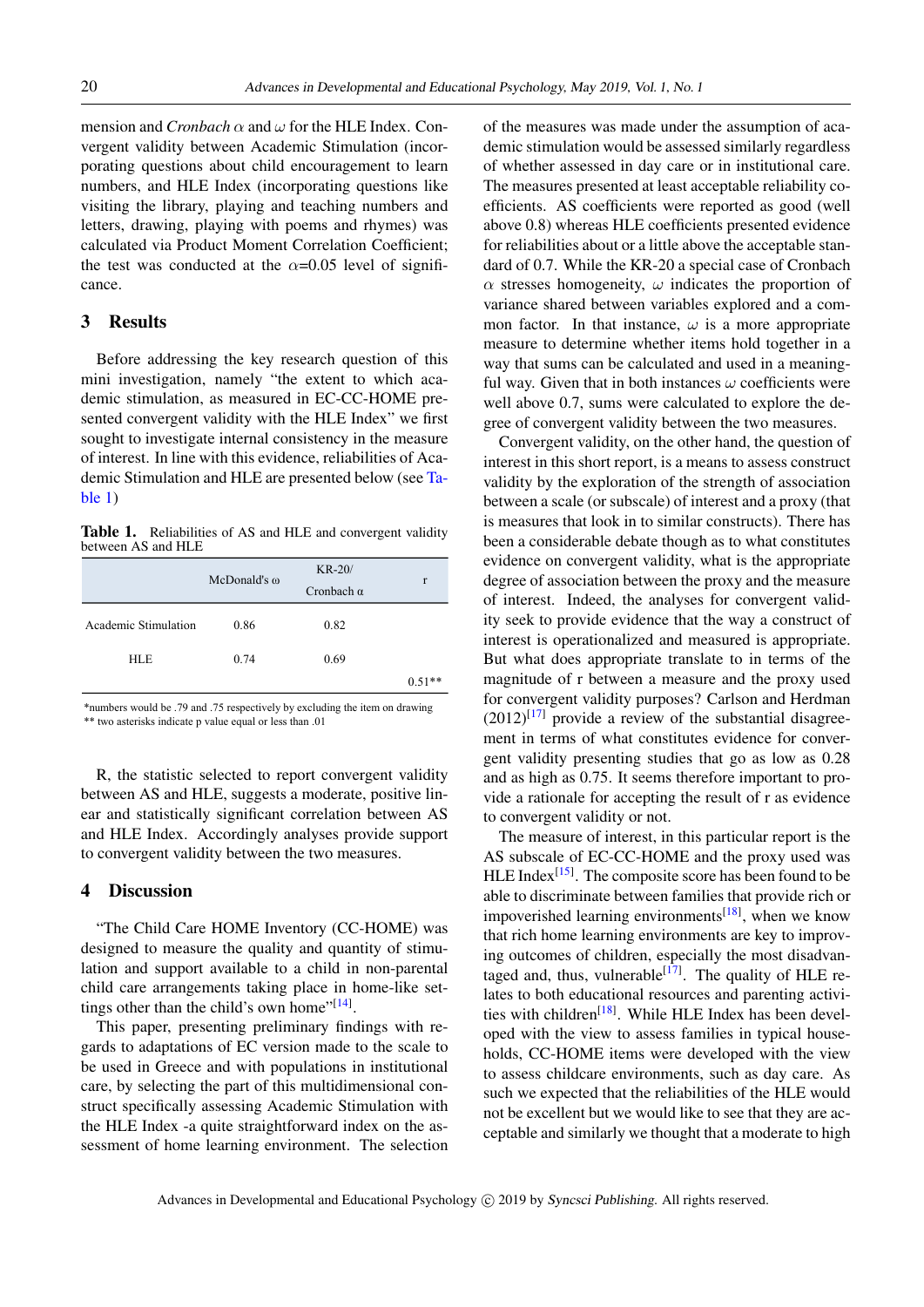(between 0.5 and 0.7) convergent validity would offer adequate preliminary information about how this measure works under the circumstances; this is in line with international good practice<sup>[\[19\]](#page-4-3)</sup>. A more detailed view is expected to yield further evidence of what might be some items that would be worth reviewing as part of the bigger project of the adaptation of the scale.

# Author contribution statement

AT conceived and designed the study. AB was consulted at the initial stages and helped with the translation of the scale. KT designed the protocols. KT and AT collected the data. AT and AB did the drafting, and revising of the work and wrote the final manuscript, in consultation with KT. AT supervised the project from conception to submission.

#### Conflict of interest statement

The authors hereby state that there are no conflicts of interest in relation to this study.

#### Acknowledgements

The authors would like to thank the State Scholarhip Foundation (IKY) who have funded the project a part of which was this study. In particular, this research is cofinanced by Greece and the European Union (European Social Fund- ESF) through the Operational Programme Human Resources Development, Education and Lifelong Learning in the context of the project "Reinforcement of Postdoctoral Researchers" (MIS-5001552), implemented by the State Scholarships Foundation (IKY).

### Datasets are available on request

The raw data supporting the conclusions of this manuscript will be made available by the authors, without undue reservation, to any qualified researcher.

#### References

- <span id="page-3-0"></span>[1] Browne K, Hamilton-Giachritsis C, Johnson R, *et al*. Child health: overuse of institutional care for children in Europe. British Medical Journal, 2006, 332(7539): 485. <https://doi.org/10.1136/bmj.332.7539.485>
- <span id="page-3-1"></span>[2] Roots Research Foundation (RRF). Mapping the institution of closed protection and protection of children with disabilities, Athens: RRF, ISBN 978-618-82169-0-7, 2015.
- <span id="page-3-2"></span>[3] Dennis W and Najarian P. Infant development under environmental handicap. Psychological Monographs: General and Applied, 1957, 71: 1-13. <https://doi.org/10.1037/h0093705>
- [4] Goldfarb W. Effects of psychological deprivation in infancy and subsequent stimulation. American Journal of Psychiatry, 1945, 102: 18-33. <https://doi.org/10.1176/ajp.102.1.18>
- <span id="page-3-8"></span>[5] Van IJzendoorn MH, Bakermans-Kranenburg MJ and Juffer F. Plasticity of growth in height, weight and head circumference: Meta-analytic evidence of massive catch-up of children's physical growth after adoption. Journal of Developmental and Behavioral Pediatrics, 2007, 28: 334-343. <https://doi.org/10.1097/DBP.0b013e31811320aa>
- <span id="page-3-4"></span>[6] Johnson R, Browne K and Hamilton-Giachritsis C. Young children in institutional care at risk of harm. Trauma, Violence, & Abuse, 2006, 7(1): 34-60. <https://doi.org10.1177/1524838005283696>
- [7] Rutter M, Beckett C, Castle J, *et al*. Effects of profound early institutional deprivation: An overview of findings from a UK longitudinal study of Romanian adoptees. European Journal of Developmental Psychology, 2007, 4(3): 332-350. <https://doi.org/10.1080/17405620701401846>
- <span id="page-3-3"></span>[8] Smyke AT, Koga SF, Johnson DE, *et al*. The caregiving context in institution-reared and family-reared infants and toddlers in Romania. Journal of Child Psychology and Psychiatry, 2007, 48(2): 210-218. <https://doi.org/10.1111/j.1469-7610.2006.01694.x>
- <span id="page-3-5"></span>[9] Ellis BH, Fisher PA and Zaharie S. Predictors of Disruptive Behavior, Developmental Delays, Anxiety, and Affective Symptomatology AmongInstitutionally Reared Romanian Children, Journal of American Academy of Child and Adolescent Psychiatry, 2004, 43(10): 1283-1292. <https://doi.org/10.1097/01.chi.0000136562.24085.160>
- <span id="page-3-6"></span>[10] Bos KJ, Zeanah CH, Smyke AT, *et al*. Stereotypies in children with a history of early institutional care. Archives of pediatrics & adolescent medicine, 2010, 164(5): 406-411. <https://doi.org/10.1001/archpediatrics.2010.47>
- <span id="page-3-7"></span>[11] Rutter M. Adverse preadoption experiences and psychological outcomes. Psychological Issues in Adoption. Research and Practice, 2005, 3: 47-67.
- [12] Roy P, Rutter M and Pickles A. Institutional care: risk from family background or pattern of rearing?. The Journal of Child Psychology and Psychiatry and Allied Disciplines, 2000, 41(2): 139-149. <https://doi.org/10.1111/1469-7610.00555>
- <span id="page-3-9"></span>[13] Vorria P, Papaligoura Z, Dunn J, *et al*. Early experiences and attachment relationships of Greek infants raised in residential group care. Journal of Child Psychology and Psychiatry, 2003, 44: 1208-1220. <https://doi.org/10.1111/1469-7610.00202>
- <span id="page-3-10"></span>[14] Caldwell B and Bradley R. Administration manual: Home Observation for Measurement of the Environment Inventory, 2003. <http://fhdri.clas.asu.edu/home/index.html>
- <span id="page-3-11"></span>[15] Melhuish EC, Phan MB, Sylva K, *et al*. Effects of the Home Learning Environment and Preschool Centre Experience upon Literacy and Numeracy Development in Early Primary School. Journal of Social Issues, 2008, 64(1): 95- 114.

<https://doi.org/10.1111/j.1540-4560.2008.00550.x>

Advances in Developmental and Educational Psychology (C) 2019 by Syncsci Publishing. All rights reserved.